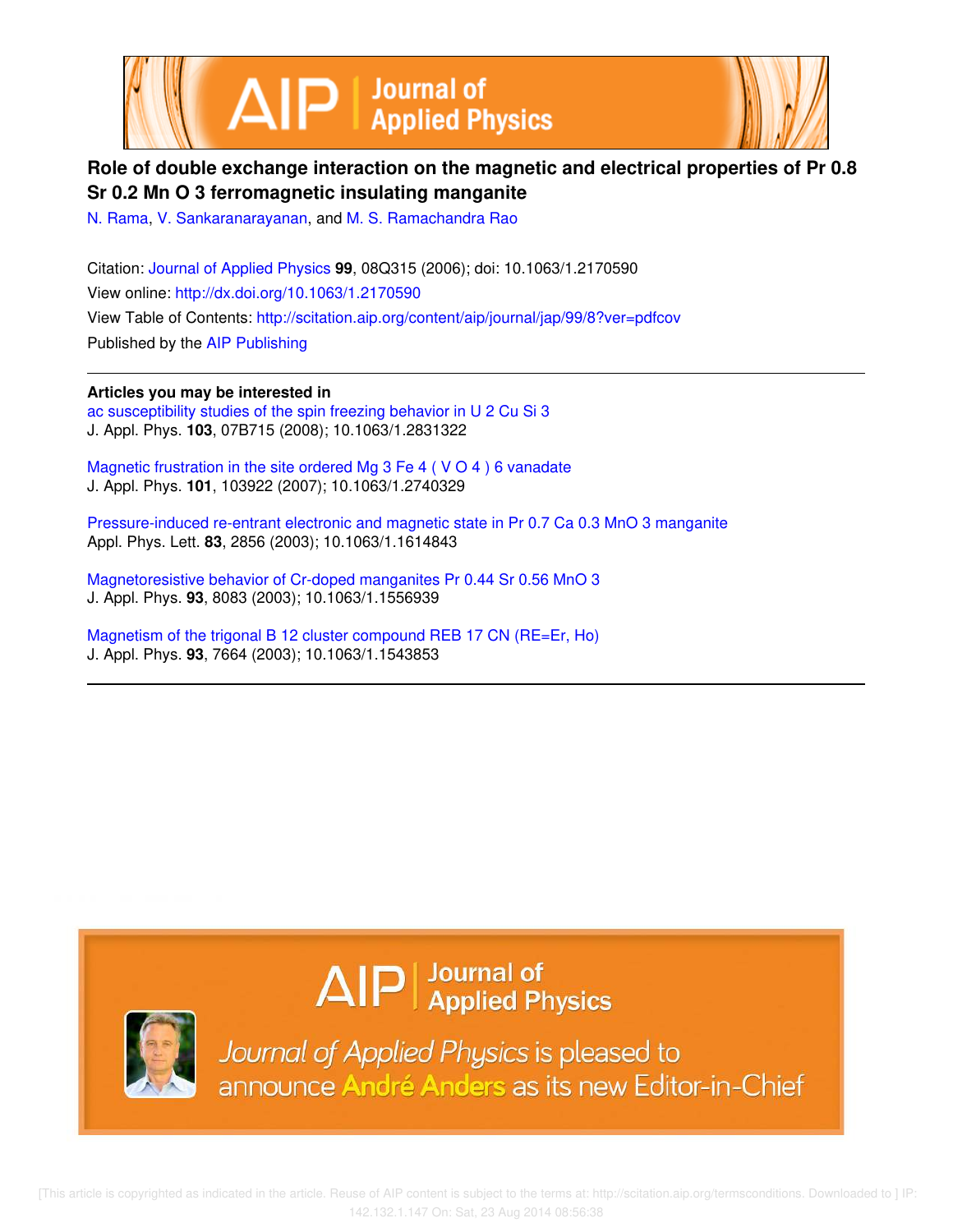## **Role of double exchange interaction on the magnetic and electrical properties of Pr0.8Sr0.2MnO<sup>3</sup> ferromagnetic insulating manganite**

N. Rama<sup>a)</sup>

*Materials Science Research Centre and Department of Physics, Indian Institute of Technology-Madras, Chennai 600036, India*

V. Sankaranarayanan

*Department of Physics, Indian Institute of Technology-Madras, Chennai 600036, India*

#### M. S. Ramachandra Rao

*Materials Science Research Centre and Department of Physics, Indian Institute of Technology-Madras, Chennai 600036, India*

(Presented on 3 November 2005; published online 24 April 2006)

In this work the ferromagnetic state in a ferromagnetic insulating manganite viz.  $Pr_{0.8}Sr_{0.2}MnO_3$  was analyzed. The temperature variation of ac susceptibility is seen to show two transitions with a high temperature transition occurring at 158 K and a low temperature cusp  $(T_f)$  around 90 K. The high temperature transition *TC*- was found to be independent of frequency while the low temperature transition shifts with frequency indicating a frustrated magnetic state. The relaxation time observed from the critical slowing down spin analysis indicates that this state is that of a cluster glass. Temperature variation of resistivity shows an insulating behavior with two distinct humps corresponding to  $T_c$  and  $T_f$ . Temperature variation of thermopower exhibits a peak at  $T_c$  and decreases below  $T_c$  which is attributed to the sudden release of holes from traps, similar to a ferromagnetic metallic manganite. Magnetoresistance is seen to show a change in curvature upon cooling the sample across  $T_C$  which in conjunction with the peak in resistivity and thermopower suggests that this transition is mediated by a double exchange mechanism. The frustrated state is seen to arise because of a competition between double exchange and superexchange mechanisms. The effect of double exchange mechanism is seen to persist all the way down to 5 K as seen from the magnetoresistance analysis. These results clearly suggest that double exchange still plays an important role in dictating the magnetic and electrical properties in ferromagnetic insulating manganites. © 2006 American Institute of Physics. [DOI: 10.1063/1.2170590]

#### **I. INTRODUCTION**

In the low-doped state, manganites exhibit a ferromagnetic insulating ground state which cannot be completely explained by the Zener's double exchange (DE) mechanism.<sup>1</sup> Other interactions such as Jahn–Teller interaction, and superexchange interactions, are stronger in this doping regime and they compete with the double exchange mechanism resulting in a complex magnetic state in these systems. Various theories have been proposed to explain the origin of this ferromagnetic phase. $2^{-5}$  However, the exact role of the double exchange in determining the transport and magnetic properties in these low doped phases is still under debate. In this work we have analyzed the ferromagnetic state in  $Pr<sub>0.8</sub>Sr<sub>0.2</sub>MnO<sub>3</sub>$  using ac susceptibility, resistivity, magnetotransport, and thermopower measurements to study the extent of the influence of DE in this compound.

### **II. EXPERIMENT**

A polycrystalline  $Pr<sub>0.8</sub>Sr<sub>0.2</sub>MnO<sub>3</sub>$  sample was prepared using the conventional solid-state method. The phase purity was checked using x-ray diffraction (Rich-Seifert, Germany).

The temperature variation of dc magnetization was done using a superconducting quantum interference device magnetometer (MPMS XL, Quantum Design, USA) in the fieldcooled mode. ac susceptibility measurements were performed as a function of temperature at three different frequencies using a commercial susceptometer (Sumitomo Corpn, Japan). Temperature and field variation of resistivity were measured using an Oxford flow cryostat from 350 to 5 K and the temperature variation of thermopower was measured using a closed cycle refrigerator.

#### **III. RESULTS AND DISCUSSION**

 $Pr_{0.8}Sr_{0.2}MnO_3$  (PSMO2) sample was found to be single phase with an orthorhombic structure and the diffractogram is shown in Fig.  $1(a)$ . Temperature variation of magnetization (field cooled) at an applied field of  $1000$  Oe [Fig.  $1(b)$ ] shows a  $T_C$  of 158 K [obtained from differentiating the  $M(T)$ curve with respect to temperature] while the real and imaginary parts of ac susceptibility [Fig.  $2(a)$ ] show two transitions, one at 158 K and a low temperature cusp around 90 K  $(T_f)$ . To probe the presence of the two-transition behavior, we have performed ac susceptibility at different ac frequencies (313, 1000, and 10 000 Hz). ac susceptibility at different frequencies  $[Fig. 2(b)]$  shows that, while the high tempera-

a)Author to whom correspondence should be addressed; e-mail: rama@physics.iitm.ac.in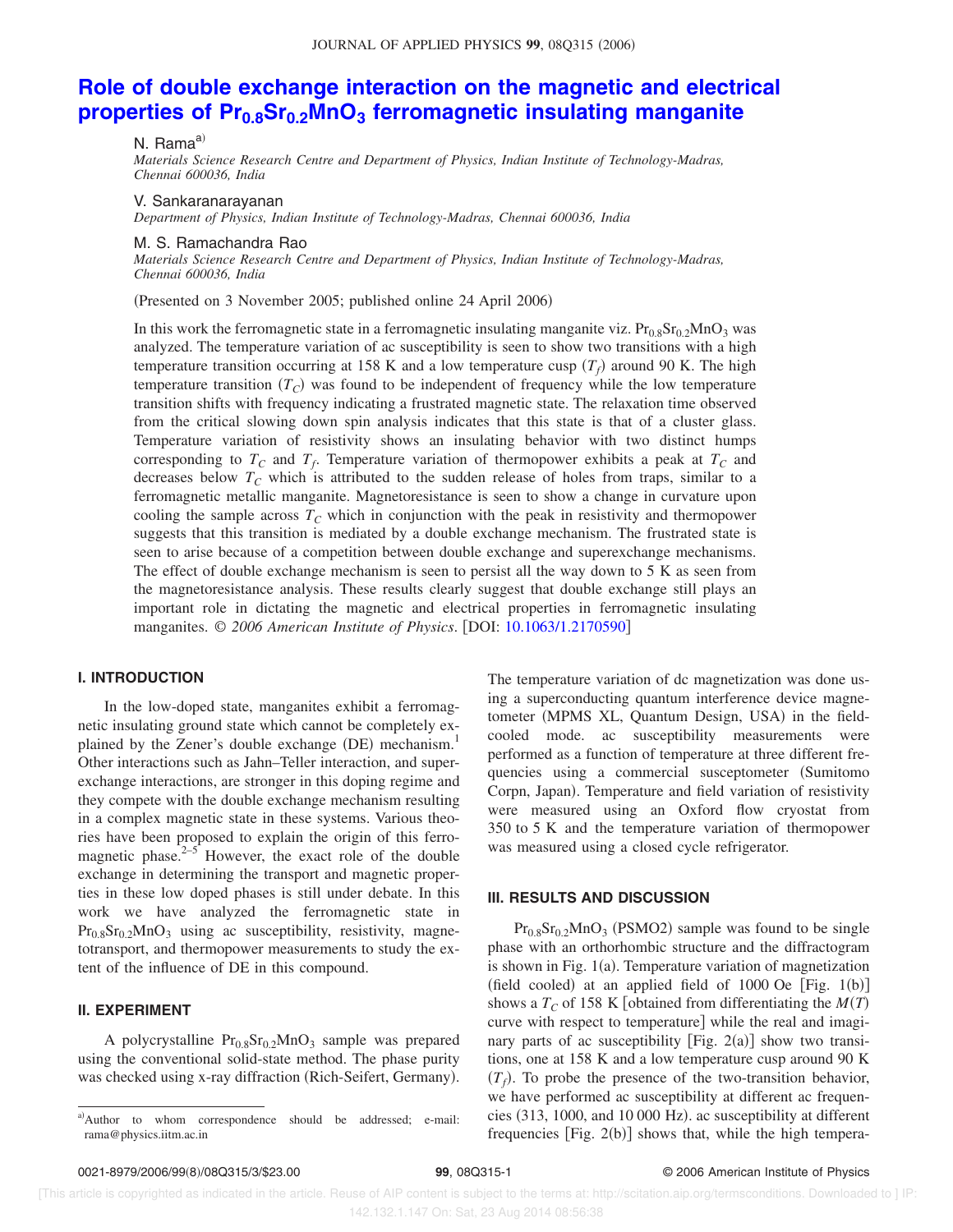

FIG. 1. (a) X-ray diffractogram for the sample which could be indexed to an orthorhombic structure with lattice constants, *a*= 5.47 Å, *b*= 7.72 Å, and *c*  $=$  5.48 Å. (b) Temperature variation of dc susceptibility in field cooled (FC) mode in an applied field of 1000 Oe. (c) *M* vs *H*/*T* for various temperatures above and below  $T_f$ .

ture transition is independent of frequency, the low temperature cusp shifts to higher temperatures with increase in frequency. The fact that this high temperature transition is seen at an applied magnetic field of 1000 Oe and is independent of frequency implies that it is a robust transition corresponding to the conventional paramagnetic to ferromagnetic transition. The shift in cusp temperature with frequency usually arises from either a superparamagnetic behavior or spin/ cluster glass like behavior. *M* versus *H*/*T* curves do not overlap at all above  $T_f$  [Fig. 1(c)] as expected for a superparamagnet<sup>6</sup> indicating the absence of superparamagnetic behavior and suggests that the origin of the cusp could be due to a spin/cluster glass type state. The cusp temperature as a function of the applied frequency  $[Fig. 3(a)]$  yields a straight line which when interpolated to zero frequency gives  $T_g$ , the glass transition temperature at zero frequency. According to the critical slowing down behavior of the conventional spin glass model,<sup>7</sup>  $\tau/\tau_0 = [(T_f - T_g)/T_g]^{-z\nu}$ , where  $T_g$  is the cluster/spin glass transition temperature,  $T_f$  is the frequency dependent freezing temperature at which the



FIG. 2. (a) Temperature variation of real  $(\chi')$  and imaginary  $(\chi'')$  part of ac magnetic susceptibility in an applied frequency (f) of 313 Hz. (b) Temperature variation of the imaginary part of susceptibility at different frequencies (1 and 10 kHz). The cusp is seen to shift to higher temperatures with increase in frequency. Cusp observed for  $f = 313$  Hz is not shown for the sake of clarity.



FIG. 3. (a) Variation of the  $T_f$ , the cusp temperature as a function of frequency. The symbols represent the data points while the line is a linear fit whose intercept gives the glass transition temperature  $T_g$  at zero frequency. (b)  $\ln(\tau)$  vs  $\ln[(T_f - T_g)/T_g]$ . The symbols represent the data points while the line is a linear fit to the critical slowing down behavior.

maximum relaxation occurs, time  $\tau$  corresponds to the measured frequency,  $\tau_0$  is the characteristic time constant, and  $z\nu$ is the critical exponent. The fit to this model  $[Fig. 3(b)]$ yields a value of  $\tau_0 = 1.4 \times 10^{-9}$  s and  $zv = 7.5$ . The value of  $\tau_0$  suggests that this state is that of a cluster glass since in conventional spin glasses it is usually seen to be around 10−13 s. 7 Thus ac susceptibility measurement clearly suggests that the low temperature transition is to that of a magnetically frustrated state while the high temperature transition is from a paramagnetic to ferromagnetic state. To further study the influence of these two transitions on the transport (electrical and charge) we have performed temperature and field variation of electrical resistivity and temperature variation of thermopower.

Temperature variation of electrical resistivity in 0 and 8 T magnetic fields for the PSMO2 sample is shown in Fig. 4. Temperature variation of resistivity shows an insulating behavior throughout the measured temperature range  $(5-350 \text{ K})$  with two distinct humps seen near  $T_c$  and  $T_f$ . Below  $T_f$  resistivity rises sharply, indicating that the carriers are more localized in that state. It is seen that the sample



FIG. 4. Temperature variation of electrical resistivity in an applied field of 0 and 8 T and temperature variation of thermopower. (Inset) Temperature variation of magnetoresistance in an applied magnetic field of 8 T.

[This article is copyrighted as indicated in the article. Reuse of AIP content is subject to the terms at: http://scitation.aip.org/termsconditions. Downloaded to ] IP: